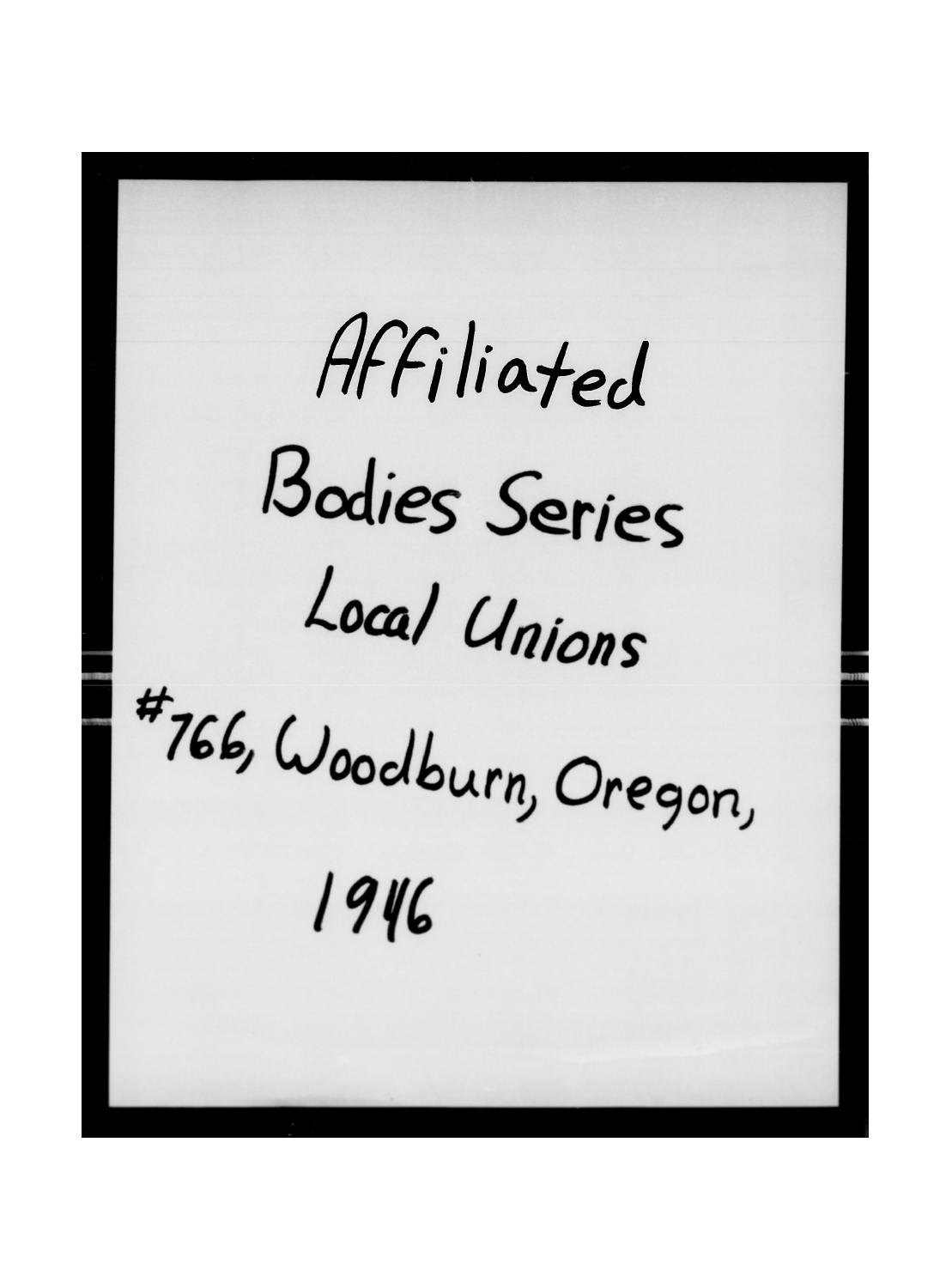| International Brotherhood of TEAMSTERS, CHAUFFEURS                                                                                                                                                                     | <b>WAREHOUSEMEN &amp; HELPERS of America</b>                  |
|------------------------------------------------------------------------------------------------------------------------------------------------------------------------------------------------------------------------|---------------------------------------------------------------|
| ATED<br>WITH<br>THE<br><b>AFFILI</b><br>RICAN                                                                                                                                                                          | LABOR<br><b>DF</b><br>D N                                     |
| <b>DAVE BECK</b><br>INTERNATIONAL<br><b>REBENTATIVE</b><br>ELEVEN                                                                                                                                                      | <b>552 DENNY</b><br>$\ldots$ EL 2544<br>SEATTLE 9, WABHINGTON |
|                                                                                                                                                                                                                        | <b>JULY 30, 1946</b>                                          |
|                                                                                                                                                                                                                        |                                                               |
|                                                                                                                                                                                                                        |                                                               |
| Mr. Thomas E. Flynn<br>I. P. of T. C. W. & H. of A.<br>222 Bast Michigan St.<br>Indianapolis, Indiana                                                                                                                  | RECEIVED                                                      |
| Dear Sir and Brother:                                                                                                                                                                                                  |                                                               |
| the result of a conversation I had with Phil Brady. I<br>asked that it be reduced to writing.                                                                                                                          | The enclosed letter is self-explanatory and is                |
| Woodburn be picked up and affiliation of that locality<br>made with our Salem Local 670. Will you please contact<br>Phil Brady, President of our Joint Council at Portland,<br>and make arrangements for the transfer? | It is my recommendation that the charter at                   |
| In appreciation, I am                                                                                                                                                                                                  |                                                               |
|                                                                                                                                                                                                                        | Fraternally yours,<br>Dave Beck                               |
| $DB$ $a$ w                                                                                                                                                                                                             |                                                               |
|                                                                                                                                                                                                                        |                                                               |
|                                                                                                                                                                                                                        |                                                               |
|                                                                                                                                                                                                                        |                                                               |
|                                                                                                                                                                                                                        |                                                               |
|                                                                                                                                                                                                                        |                                                               |
|                                                                                                                                                                                                                        | $Z = 37$                                                      |
|                                                                                                                                                                                                                        |                                                               |
|                                                                                                                                                                                                                        |                                                               |

ł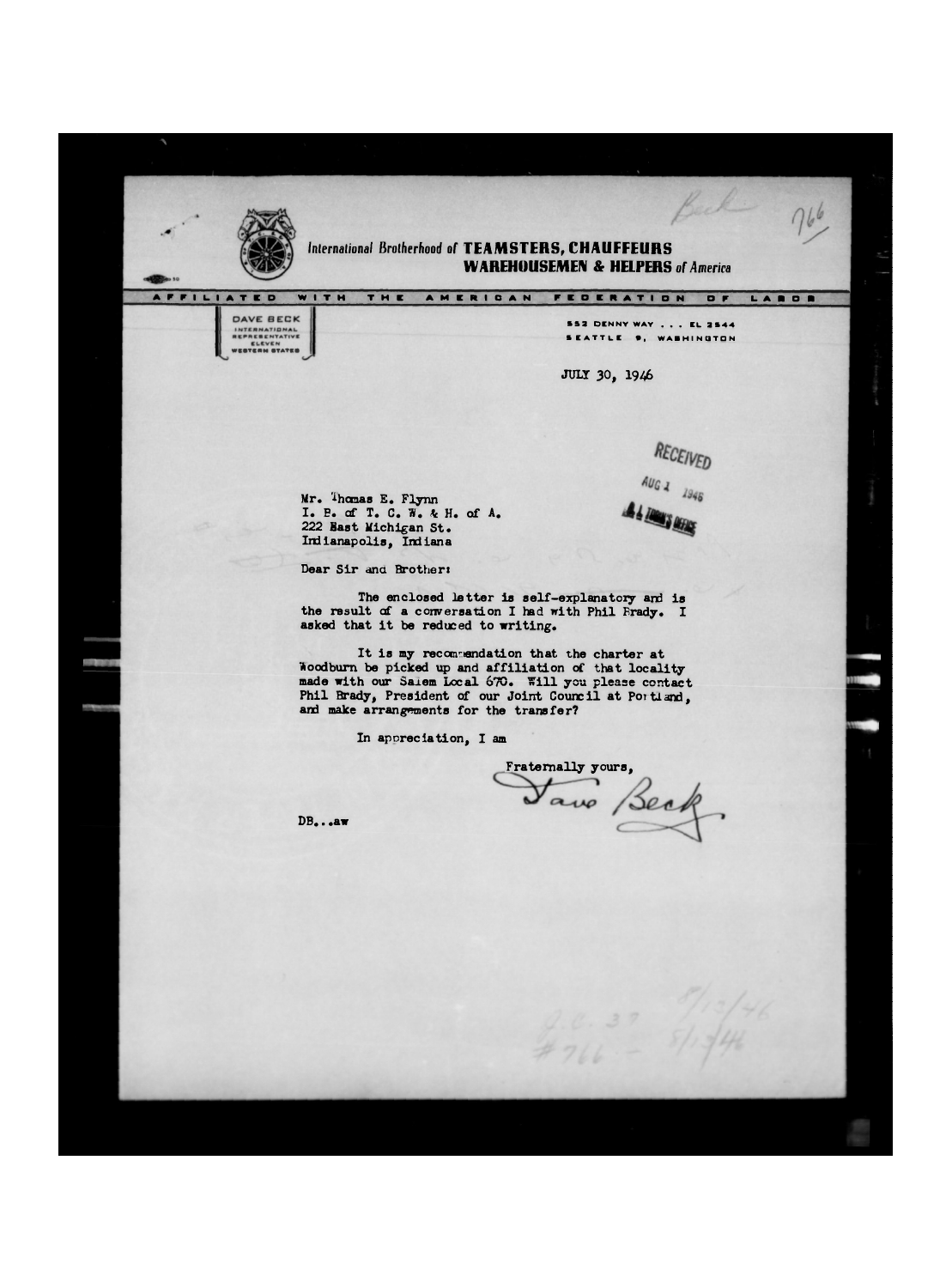**JOINT COUNCIL OF DRIVERS, NO. 37** 

I. B. OF T., C., W. AND H.



EUGENT TRANSTER NO. 37<br>
KEL'SO-LONGVIST TRAMSTER NO. 36<br>
CENERAL TRAMSTER NO. 162<br>
PORTLAND WARRIOUSIER NO. 162<br>
PORTLAND WARRIOUSIER NO. 2006<br>
BANTARY DRIVERS NO. 2006<br>
CROCERY, MEAT, MOTOROTCIS & MISC. DEPTES NO. 233<br>
AU

**500 LABOR TEMPLE** PORTLAND 4, OREGON

> July 26, 1946. RECEIVED

**AUG 1** 1945

Í

Mr. Dave Beck International Vice-President I.B. of T.C.W. & H. of A. 552 Denny Way Seattle, Washington

Dear Sir & Brother:-

Relative to our brief conversation of yesterday, regarding the membership of the Woodburn Cannery Workers Local No. 766 transferring into Local No.670 of Salem. It is our opinion that this transfer of membership is for the best for all concerned. It will remove the plant complex out of the local which now exists and has created cliques looking for favoritism from the management to the detriment of the local.

By this proposed change it will give them a full time representative who is not on the Company payroll. Their present status<br>is that they do not have enough membership to have a paid representative. By making this change into the Salem local they are trans-<br>ferring into a fine, militant organization under Ed Benjamin.<br>Regular meetings will be held in Woodburn, which is about twelve or thirteen miles from Salem, just the same as at the present time but under the charter of Local 670.

Lew Harkins, Bob Melquist of Hillaboro, Ed Benjamin of Salem and myself did not take snap judgment when approached by their membership requesting this transfer. It is my personal opinion that this is a good progressive move and trust that you as well as the International office will concur in this change. If complied with I shall await your instructions as to picking up the seal, the charter, stamp and etc., as you may reouest.

In sincere appreciation of the many past favors and with kindest personal regards, I remain

Fraternally yours,

Joint Council of Drivers No.37

By: ident.

**PB:bd** 

499.90

"HAVE IT DELIVERED"